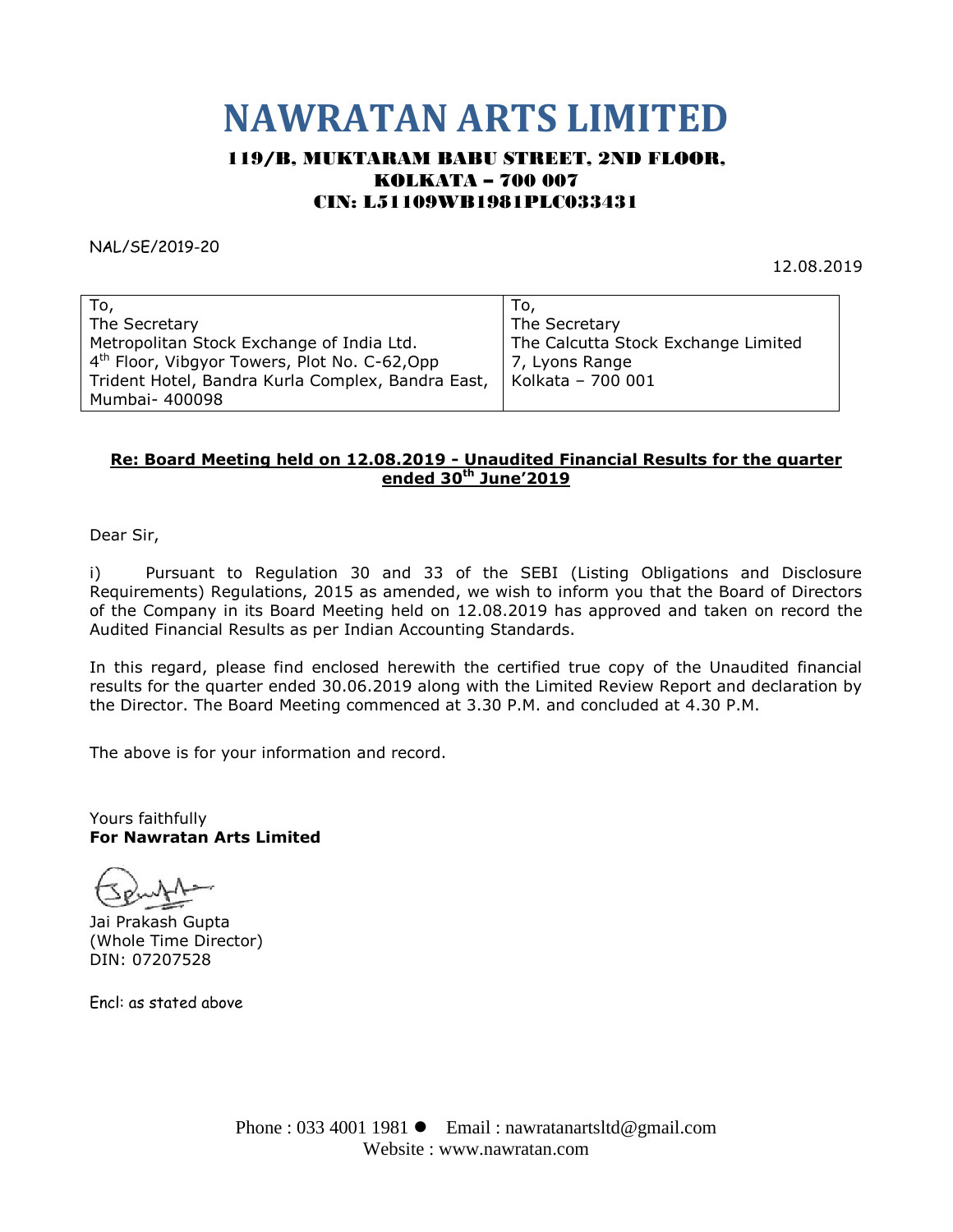# **NAWRATAN ARTS LIMITED**

## 119/B, MUKTARAM BABU STREET, 2ND FLOOR, KOLKATA – 700 007 CIN: L51109WB1981PLC033431

NAL/SE/2019-20

12.08.2019

| To,                                                       | To,                                 |
|-----------------------------------------------------------|-------------------------------------|
| The Secretary                                             | The Secretary                       |
| Metropolitan Stock Exchange of India Ltd.                 | The Calcutta Stock Exchange Limited |
| 4 <sup>th</sup> Floor, Vibgyor Towers, Plot No. C-62, Opp | 7, Lyons Range                      |
| Trident Hotel, Bandra Kurla Complex, Bandra East,         | Kolkata - 700 001                   |
| Mumbai- 400098                                            |                                     |

#### **Sub: Declaration in respect of unmodified opinion on Unaudited Financial Results for the quarter ended 30 th June, 2019**

Dear Sir,

Pursuant to regulation 33(3)(d) of the SEBI (Listing Obligations and Disclosure Requirements) Regulations, 2015 as amended, we hereby declare and confirm that the Statutory Auditors of the Company, M/s Bijan Ghosh & Associates, Chartered Accountants, have issued unmodified Limited Review Report on Unaudited Financial Results of the Company for the quarter ended 30.06.2019.

This is for your information and record.

Thanking You,

Yours faithfully **For Nawratan Arts Limited**

Jai Prakash Gupta (Wholetime Director) DIN: 07207528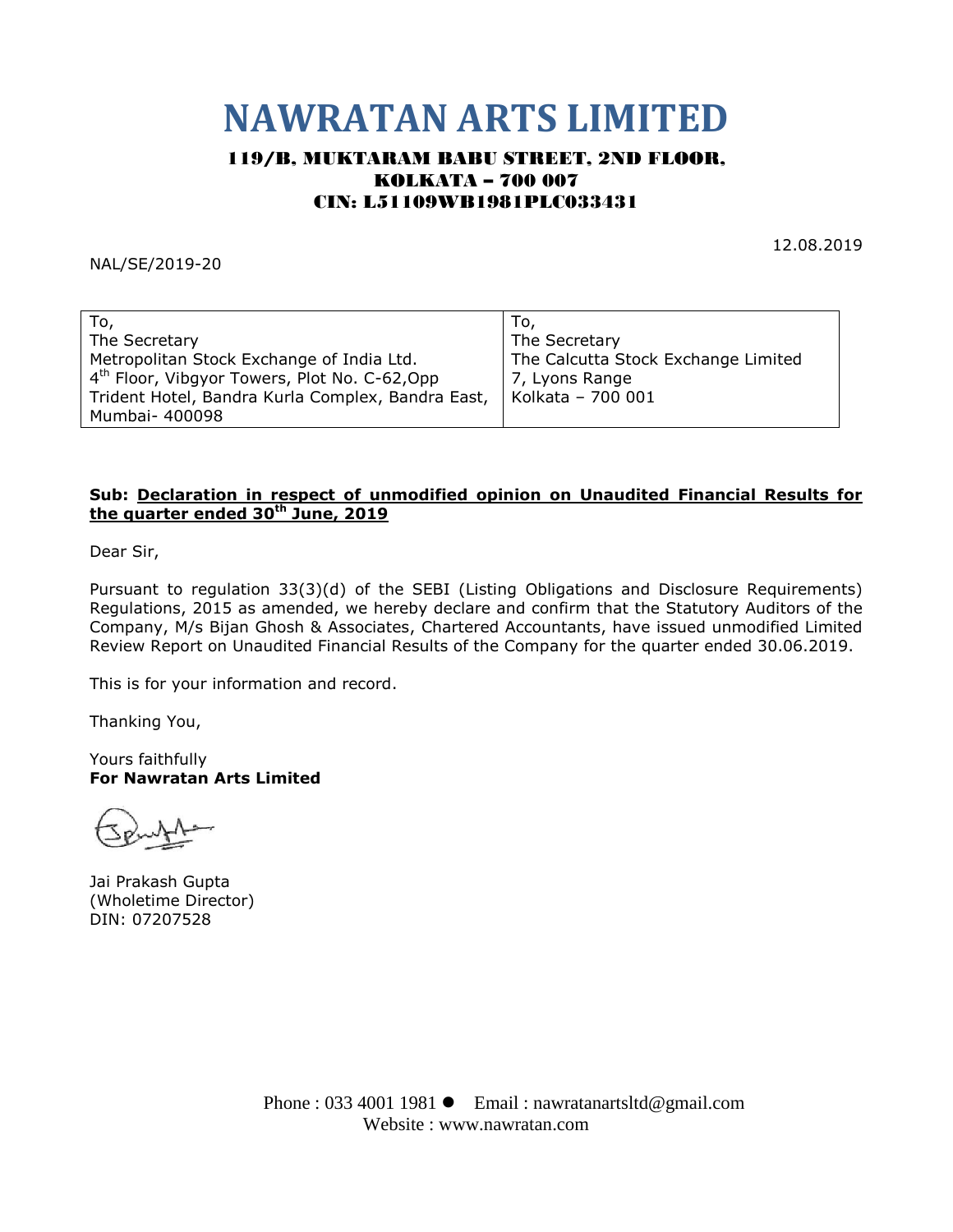# **Bijan Ghosh & Associates**

CHARTERED ACCOUNTANTS

C-16, Green Park P. Majumder Road, Kolkata - 700 078 Phone: 2484 8879, 6519 6510 Mobile: 93394 40467, 90517 89888 E-mail: bijanghosh1967@yahoo.co.in

#### INDEPENDENT AUDITORS' REVIEW REPORT TO THE BOARD OF DIRECTORS OF NAWRATAN ARTS LIMITED

To,

The Board of Directors Nawratan Arts Ltd.

We have reviewed the accompanying statement of Unaudited Financial Results of Nawratan Arts Limited ("the Company") for the quarter ended June 30, 2019 ("the statement") attached herewith, being submitted by the Company pursuant to the requirement of Regulation 33 of the SEBI (Listing Obligations and Disclosure Requirements) Regulations, 2015 read with SEBI's Circular No. CIR/CFD/FAC/62/2016 dated July 5, 2016.

This statement, which is the responsibility of the Company's management and approved by the Board of Directors in their meeting held on August 12, 2019, has been prepared in accordance with the Companies (Indian Accounting Standards) Rules, 2015 (Ind AS) prescribed under section 133 of the Companies Act, 2013 read with relevant rules issued thereunder and other accounting principles generally accepted in India. Our responsibility is to issue a report on these financial results based on our review.

We conducted our review of the Statement in accordance with the Standard on Review Engagement (SRE) 2410,'Review of Interim Financial Information performed by the Independent Auditor of the Entity' issued by the Institute of Chartered Accountants of India. This standard requires that we plan and perform the review to obtain moderate assurance as to whether the Statement is free of material misstatement.

A review is limited primarily to inquiries of Company personnel and analytical procedures applied to financial data and thus provide less assurance than an audit. We have not performed an audit and accordingly, we do not express an audit opinion.

Based on our review conducted as stated above, we report that nothing has come to our attention that causes us to believe that the accompanying statement, prepared in accordance with the applicable Indian Accounting Standards as prescribed under section 133 of the Companies Act, 2013, read with relevant rules issued there under and other accounting principles generally accepted in India., has not disclosed the information required to be disclosed in terms of Regulation 33 of the SEBI (Listing Obligations and Disclosure Requirements) Regulations, 2015 read with SEBI's Circular No. CIR/CFD/FAC/62/2016 dated July 5, 2016, including the manner in which it is to be disclosed, or that it contains any material mis-statement.



PLACE: KOLKATA DATE: 12/08/2019